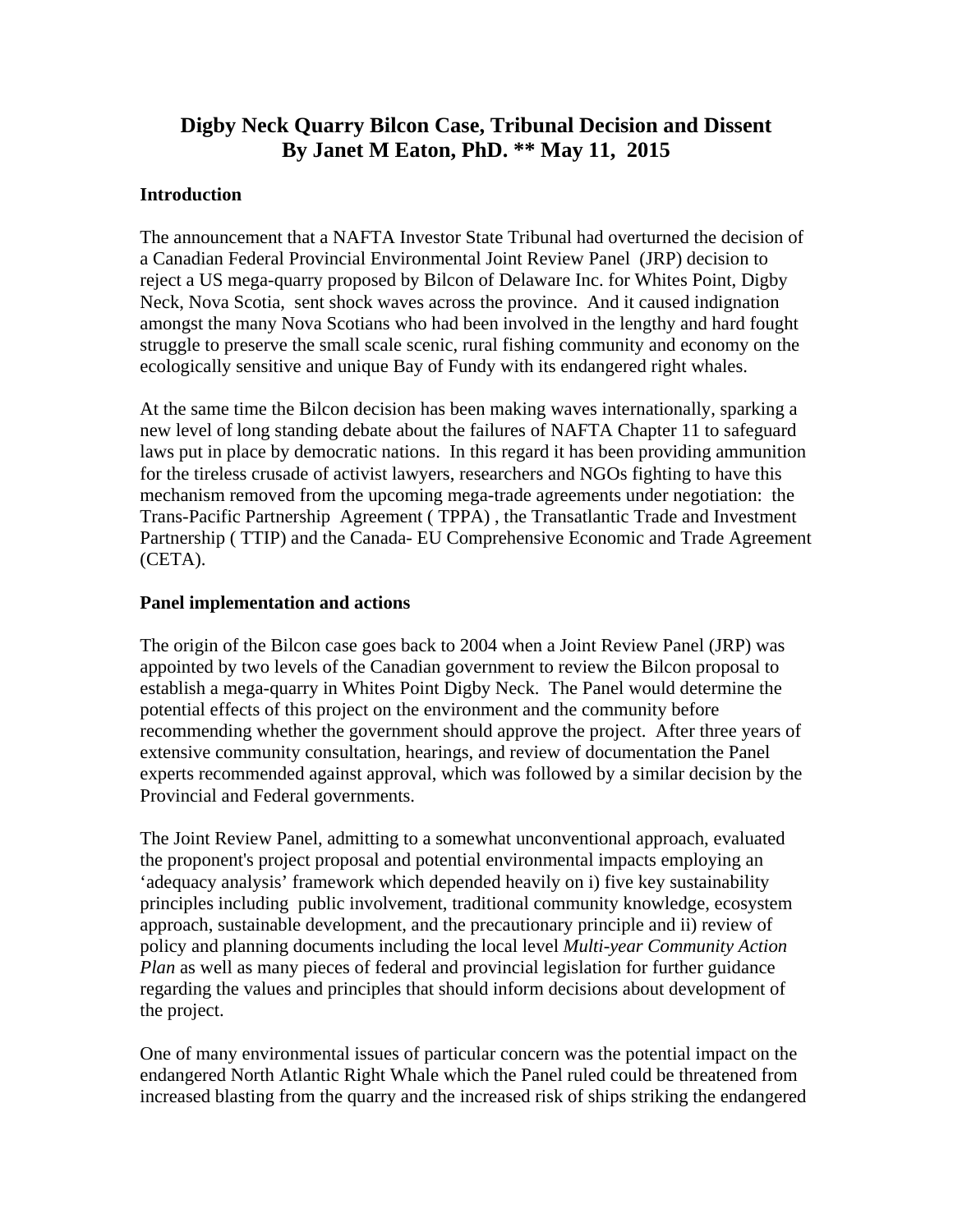whales due to the larger volume of vessel traffic. The Panel based its final decision on the assessment of a range of adverse environmental impacts in particular "core values of the community" which in their view were regarded as a "valued environmental component." This reasoning led to the following Panel conclusion:

*The implementation of the proposed White's Point Quarry on Digby Neck and marine terminal complex would introduce a significant and dramatic change to Digby Neck and Islands, resulting in sufficiently important changes to the community's core values that warrant the Panel describing them collectively as a significant adverse effect that cannot be mitigated.* 

### **Bilcon's Challenge under NAFTA Ch 11 [Investor protections and Investor State Dispute Settlement [ISDS]**

Bilcon's lawyers, Appleton and Associates, argued that the quarry decision had breached international law by treating Bilcon in a discriminatory, arbitrary and unfair manner under NAFTA article 1105 (minimum standard of treatment) and that they had also been treated differently than local companies under Article 1102 (National Treatment). Bilcon presented a number of claims against the JRP process including that they had been encouraged by the Nova Scotia government to invest in the quarry only to be subjected to a lengthy process which became entangled in a local web of politics. They also argued that the Panel review had been a rare, costly and cumbersome obstacle that should never have been allowed to go ahead and among other things that the Panel was biased. However, Bilcon's core complaint was that the Panel's decision to reject the quarry had been made based on the concept of "Community Core Values" which they argued was not part of the relevant legal and regulatory framework and of which they had no advance notice. They further contested the legitimacy of the concept suggesting that the notion of community core values had no place in the Constitution of Canada, the administrative law framework, the environmental legislation or any other relevant law. Bilcon also argued that in considering the notion of community core values, the environmental review had relied upon arbitrary, biased, capricious, and irrelevant considerations that amounted to a violation of rules in NAFTA including the guarantee of a "minimum standard of treatment" for foreign investors.

Finally Bilcon argued that because it had been unjustly "forced into a most expansive, expensive and time-consuming environmental assessment, it would sue Canada for \$188 million as compensation.

#### **The Tribunal's Decision:**

The majority tribunal of Bruno Simma, chair, and Bryan Schwartz, investor's nominee, held Canada in breach of Chapter 11 of the North American Free Trade Agreement ( NAFTA) finding Canada liable for unfair regulatory treatment and in breach of the minimum standard of treatment (article 1105), as well as national treatment (article 1102), to the U.S. claimants. The proponent's lawyers, Appleton and Associates, stated in a summary of the detailed 229 page Arbitration that the Tribunal reviewed the facts and found the Joint Review Panel process fundamentally flawed under international law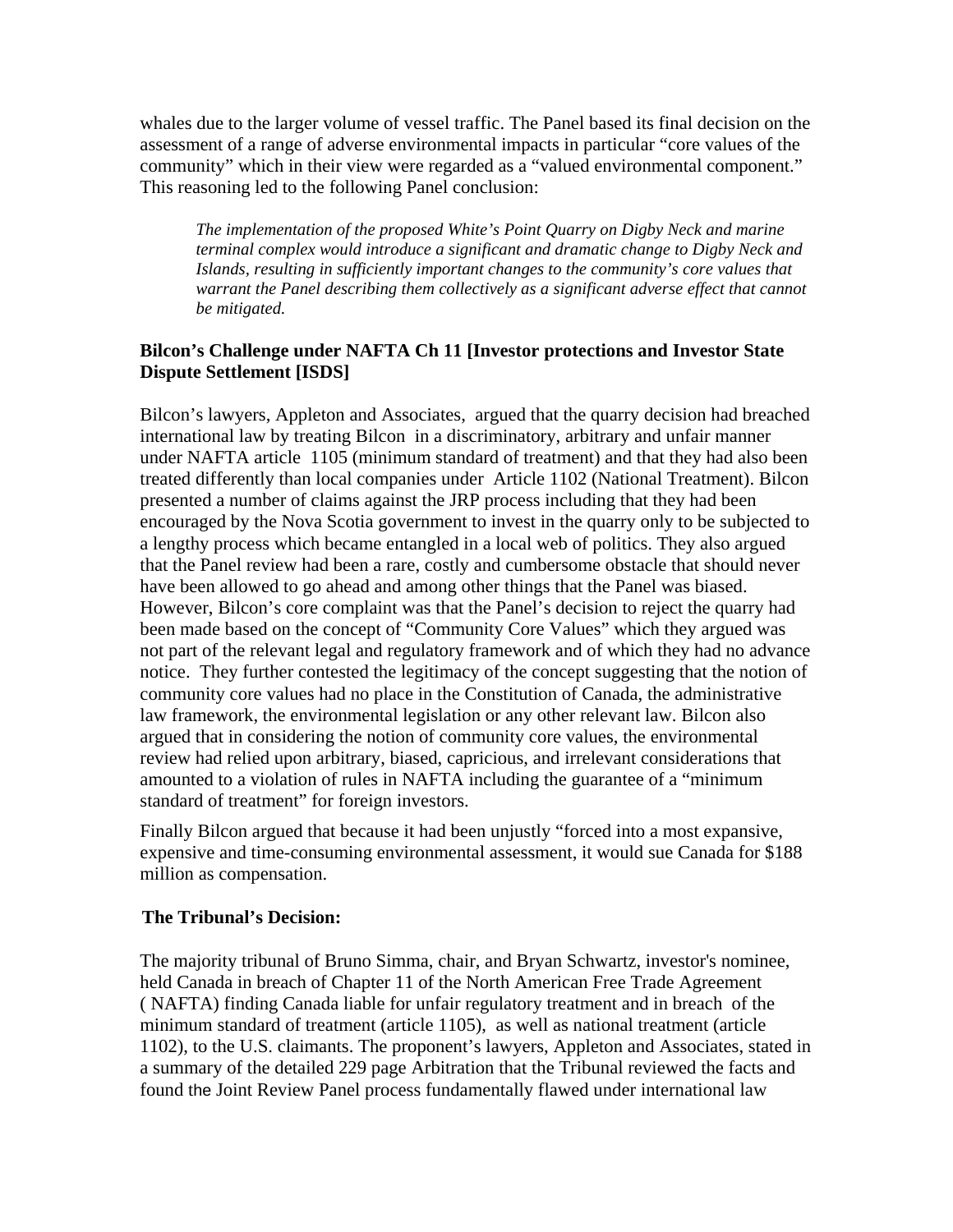because the review panel failed to follow the stated rules and criteria, instead substituting unannounced criteria to reject the quarry. According to Appleton the Tribunal ruling also took into account the fact that the JRP failed to allow Bilcon to take any steps to address any adverse environmental effects through the adoption of mitigation measures.

The Majority Tribunal determined that the environmental impact assessment violated Canada's NAFTA obligation to afford Bilcon a "minimum standard of treatment" on the basis that this approach was "arbitrary", as per the interpretation of standards in the Waste Management II case, and that this arbitrary action had frustrated Bilcon's expectations about how the approval decision would be made.

The majority Tribunal also sided with the claimants in what they perceived as encouragement by enthusiastic local officials to pursue their investment only to find themselves in a regulatory review process that was expensive and "in retrospect unwinnable from the outset".

The Tribunal decision also ruled the JRP had violated Article 1102, National Treatment by not treating Bilcon as well as other Canadian proponents who were in similar circumstances.

The third lawyer on the Tribunal, Professor Donald McRae from the University of Ottawa, who was the Canadian government's nominee, delivered a strong dissent contending that the majority had turned what was nothing more than a possible breach of domestic law into an international wrong which should have been resolved in a Canadian federal court.

#### **Dissent: McRae's and other criticism of the Tribunal's findings.**

#### **Tribunalist Donald McRae's Dissent**

In his formal 20 page Dissenting Opinion Donald McRae said the Panel was entitled to make its assessment on the basis of 'community core values' and that it was clearly within their mandate to do so. In this respect he stated that the term 'community core values' used by the JRP was merely a restatement encapsulating the various human environmental effects the project can have, which is something confirmed by Professor Meinhard Doelle referred to below. McRae also disagreed with the Majority Tribunal argument that the JRPs actions met the Waste Management II (referring to an earlier NAFTA tribunal case) standard of 'arbitrary', and found their reasoning somewhat circular and leading to a possible interpretation that any breach of Canadian law could be defined as arbitrary. He also noted that beyond the assertion of 'arbitrary', the Majority Tribunal made no attempt to show how the actions of the JRP were arbitrary. McRae believed the Panel thought what it was doing was justifiable and in regard to the charge of failure to mitigate he felt the Panel took the view that the project's problems as such could not be mitigated and hence the Panel did not need to provide a list of mitigations. McRae concluded that the most the Majority had shown was that there was a possibility that the JRP's analysis did not conform to requirements of Canadian Law and that this could have been clarified if the case had first been taken through a judicial review by a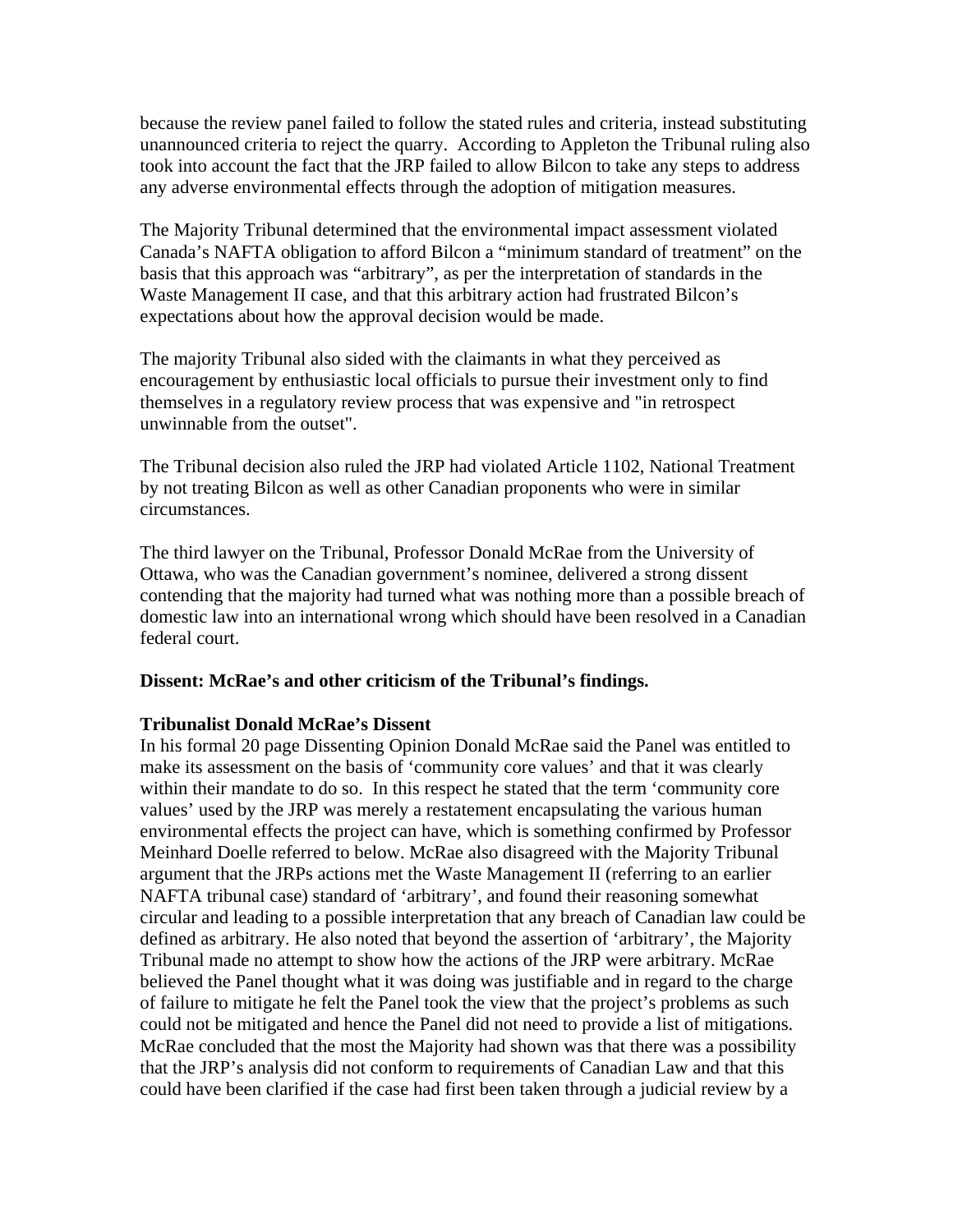Canadian federal court which, unfortunately no Party determined to initiate. As such he felt that the NAFTA Tribunal decision did not meet the threshold in the Waste Management II case and that action of the JRP was not 'arbitrary' nor had the Majority shown any other standards of the Waste Management II case relevant, (i.e. that the conduct was grossly unfair, unjust, idiosyncratic, discriminatory or exposing the claimant to sectional or racial prejudice or involving a lack of due process leading to an outcome which offends judicial propriety.) McRae makes another insightful criticism based on failure to litigate this issue in a Canadian court- which is that Canadian law does not provide a damages claim whereas NAFTA does. He also concludes that NAFTA was not intended to litigate domestic law and therefore you can't get a remedy under NAFTA Ch 11 for a breach of Canadian law. You can only get a remedy for a breach of NAFTA.

Donald McRae concludes his Dissent with three pages of implications of the Majority Tribunal's decision relating to the future ability of a nation state to apply their own environmental laws and conduct proper environmental assessment reviews. After ascertaining that the Majority's case was not appropriate to be reviewed under NAFTA he cited potential negative consequences of the NAFTA Tribunal decision as follows i) that this decision is a "significant intrusion into domestic jurisdiction" ii) that if the majority view in this case is to be accepted, then the proper application of Canadian law by an environmental review panel will be in the hands of a NAFTA Chapter 11 tribunal, importing a damages remedy that is not available under Canadian law. iii) that of even greater concern, would be the inability of states to apply their environmental laws, because the majority decision effectively subjugates 'human environment' concerns to the scientific and technical feasibility of a project. iv) that a chill would be imposed on environmental review panels which would then be concerned not to give too much weight to socio-economic considerations or other considerations of the human environment in case the result is a claim for damages. Finally, given all these considerations, he concludes that the decision of the majority will be seen as "a remarkable step backwards in environmental protection."

As Sierra Club US says in regard to the implications of the Bilcon Case decision: *In other words, the tribunal's ruling suggests not only that governments can run afoul of trade rules if they take community rights and values into account in environmental impact assessments, but also that foreign corporations should have the right to bypass domestic courts and sue governments for millions or even billions of dollars before extrajudicial tribunals if they don't agree with how governments are interpreting their own laws.* 

#### **McRae substantiated by other legal experts vis a vis use of 'community core values'**

Other experts have also defended the Panel's decision vis a vis the use of 'Community core values.

Dalhousie University Professor and Director of Dalhousie University's Marine & Environmental Law Institute, Meinhard Doelle, shortly after the Tribunal's decision was announced, provided an in-depth interpretation of federal and Nova Scotia's environmental assessment law exposing where the Tribunal went wrong.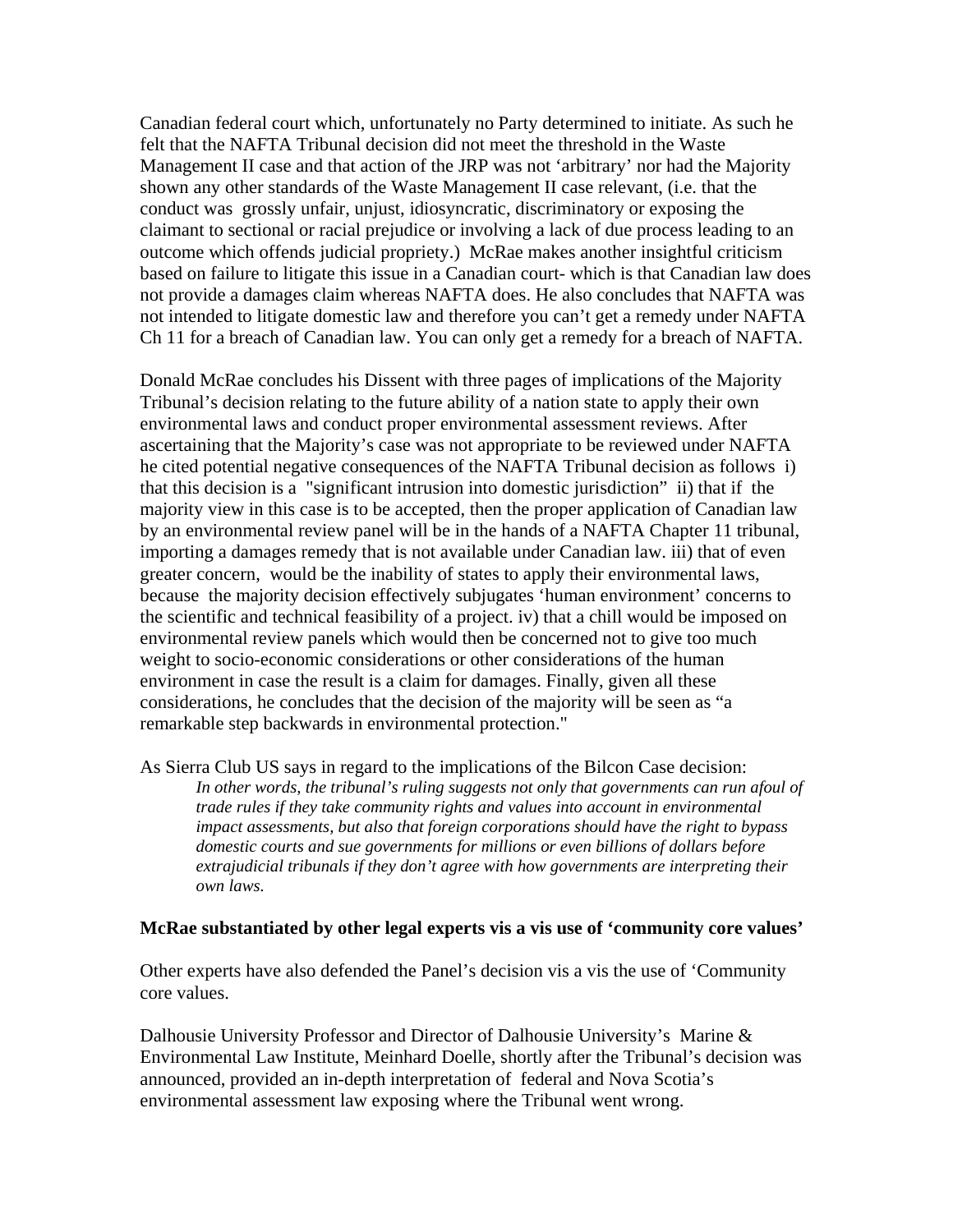As he explained, the Whites Point Panel focussed its reasons for rejecting the project on its conclusion that the proposed project was inconsistent with "core community values" and once it had concluded that the project would result in significant adverse environmental effects that could not be justified, it did not suggest measures to mitigate. Doelle states:

*On both issues, the majority reached its conclusion in large part based on "expert legal advice" filed on behalf of the proponent, advice which seems to have offered a one- sided interpretation of the federal EA process, and no meaningful legal interpretation of the provincial EA process. Perhaps more importantly, it seems clear that the "expert legal advice" was completely misunderstood and misapplied by the majority of the NAFTA tribunal.* 

In short Doelle says, the Whites Point Panel did exactly what it was asked to do and because of the broad definition of environmental effect (that includes all socio-economic effects), and the broad discretion left to the provincial Minister to decide whether to approve a project, there is no question that the provincial Minister acted within his legal authority when he followed the recommendation of the Whites Point Panel to reject the project. Where there was question was in regard to the authority of the federal officials to reject. He says the proponent had every opportunity to challenge the federal decision through a judicial review application before the Federal Court but didn't, unfortunately, because it would have been an opportunity to clarify a number of issues that practicing lawyers and legal academics have been debating for 20 years. Also he notes that none of this rich literature, much of it peer reviewed and supporting what the Whites Point Panel and the federal Minister did in this case, was referenced in the NAFTA ruling. Doelle concludes that the failure of the proponent to pursue any of the legal remedies available to it in Canada should have resulted in the dismissal of this case, as it leaves too much legal uncertainty for the NAFTA tribunal to deal with. In this case it appears that the failure to explore readily available domestic remedies put the NAFTA tribunal in an impossible situation.

Another Dalhousie Environmental Law Professor, David VanderZwaag, also explained how Nova Scotia law would allow the panel to interpret community core values as part of Environmental impact:

*The Nova Scotia Environmental Assessment Regulations have defined an 'environmental effect' as including, 'any effect on socio-economic conditions, on environmental health, physical and cultural heritage or on any structure, site or thing including those of historical, archaeological, paleontological or architectural significance'. This wording provides a firm basis in law to justify the inclusion of social, economic, and communitybased concerns within the assessment of the Whites Point Quarry proposal.* 

Gretchen Fitzgerald, Executive Director of Sierra Club Canada Atlantic, also stated in an op-ed submitted to the Chronicle Herald that:

*The company was told clearly and in many ways that the environmental assessment would include an evaluation of how the project would impact local communities. This should come as no surprise: as every Grade 8 student learns, sustainability is the*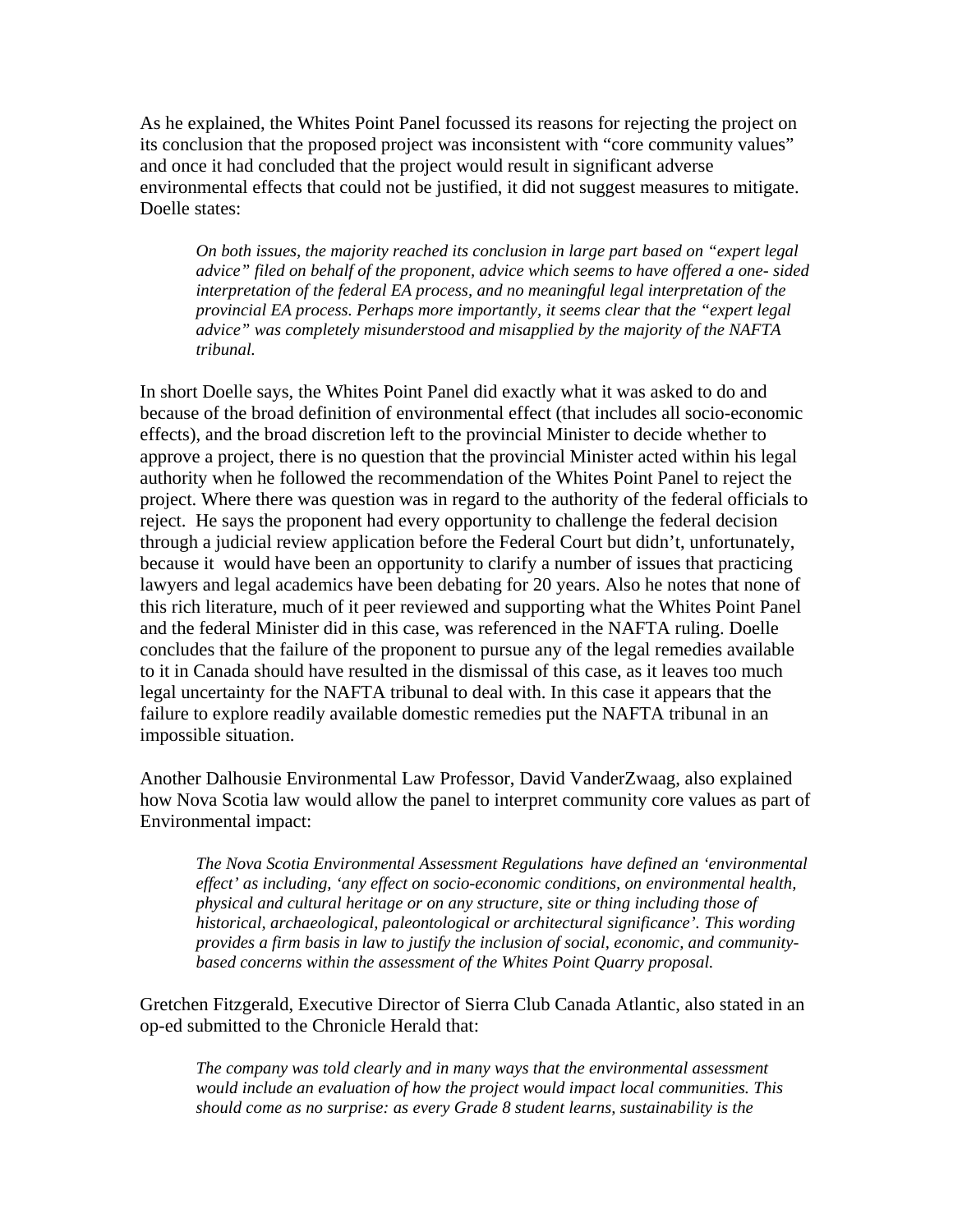*confluence of environmental, economic, and social factors. Our laws are written to reflect the fact that we are part of the fabric of life; environmental damage damages our communities in big and small ways.* 

 Legal expert on investment agreements and head of the Green Party of Canada, Elizabeth May, also defended the Panel's conclusions noting that language used in the Tribunal's decision confirms that the international trade lawyers involved in the decision did not have even the most rudimentary understanding of the environmental assessment process.

Professor Doelle echoed Ms. May:

*I have found a NAFTA Tribunal that lacked, with the exception of the dissenting member, even a basic understanding of the legal context within which the decisions it was asked to rule on were made. It also lacked any real appreciation for the factual context within which the decisions being challenged were made..* 

Professor Nigel Bankes, Law Professor, University of Alberta commenting on the case in a recent University of Calgary Faculty of Law Blog on Developments in Alberta (ABlawg) referred to Donald McRae's strong dissent, adding that he had nothing to add to Mr. McRae's excellent critique while also referring his readers to Meinhard Doelle's post on the decision.

As noted in the introductory statements above, the Bilcon case has become a lightning rod for those law professors, lawyers, NGOs, researchers and activists who are producing statements, press releases, and news articles with the aim of trying to stop the inclusion of Investor State Dispute Settlement [ISDS] in the mega- trade agreements. In these writings they are pointing to the risks as spelled out in the Bilcon dissent should governments ratify TPP, TTIP, and CETA with ISDS still intact. US activists are also citing Bilcon in their attempts to stop a Fast Track vote in Congress. As recently noted in a paper published on the University of Oslo PluriCourts Blog on the Legitimacy of the International Judiciary:

*For those opposing the inclusion of ISDS provisions in these agreements, the Bilcon decision is ammunition for the argument that investment treaty arbitration improperly bypasses potential domestic remedies, and that it interferes with a sovereign's ability to regulate in the public interest, protect the environment, or protect human health.* 

Among these recent writings referencing Bilcon, another pertinent critique comes from Lisa Sachs and Lise Johnson, director of the Columbia Center on Sustainable Investment, and Head of Investment Law and Policy at the Columbia Center respectively, who after describing the Majority Tribunal's reasoning for overturning the Panel's decision to reject Bilcon's proposal stated:

In fact, the arbitrators got the international law standard wrong. The parties to the *NAFTA—the United States, Canada and Mexico—have all repeatedly clarified that ISDS is not meant to be a court of appeals sitting in judgment of domestic administrative or*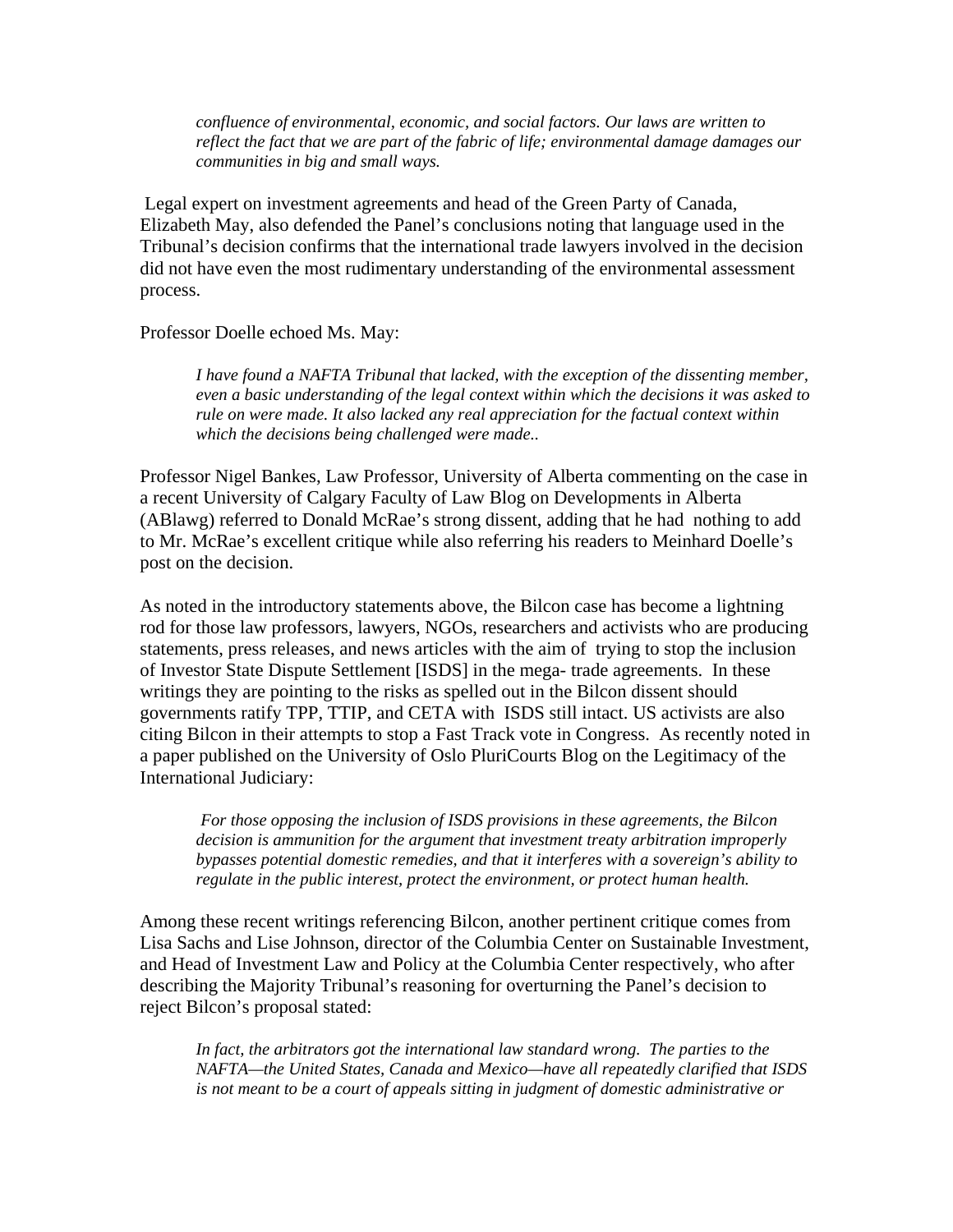*judicial decisions. Yet in Bilcon, the majority of the arbitrators gave only lip service to the NAFTA states' positions.*

In other words the Majority Tribunal lawyer's ignored the clear intent of NAFTA's provisions and provided a judgement dismissive of domestic law.

And unfortunately for Canada it cannot even appeal this major misinterpretation under ISDS, because there is no avenue to appeal. Governments cannot even overturn arbitral decisions for getting the law or facts wrong and Governments and their taxpayers remain responsible for paying out wrongfully decided ISDS awards.

### **Implications:**

Shortly after the release of the Tribunal's decision, Lawrence Herman, international trade lawyer, reported in *Canada Loses Another Investment Dispute Under NAFTA,* that the Tribunal results were likely to stir up considerable controversy, because of Donald McRae's strong dissent, and statement that the NAFTA Tribunal went far beyond its jurisdiction under the treaty in questioning the reasoning of the federal-provincial environmental panel. As can be inferred from the degree of dissent articulated above, Herman's predictions were insightful and prophetic.

The implications of the Bilcon case include not only the threats to environmental law and assessment as outlined by Professor McRae. The Bilcon case when dissected also exposes many inherent flaws of NAFTA Ch 11, designed as it was from a business perspective to ensure protection for foreign investors with far less regard for the public welfare role of government. These insights are particularly relevant given the high level of debate in the EU Parliament around ISDS in TTIP and subsequently CETA as well as concerns that abound in regard to TPPA and ISDS.

These implications will be assessed in a forthcoming paper to follow on the heels of this one entitled*: Digby Neck Bilcon Tribunal Decision Sparks International Debate over Flaws and Failures of ISDS* 

# **Janet M Eaton, Bio**

\*\* Janet M Eaton, PhD [Marine Biology] Dalhousie University, is an independent researcher, and part-time academic who has taught courses in *Critical perspectives on Globalization*, *Community Political Power* and *Environment and Sustainable Society*. She has been a volunteer with Sierra Club Canada for over a decade, was one of four SCC researchers who contributed to the Terms of Reference for the proponent's Environmental Impact Statement [EIS] and to Sierra Club Canada's lengthy response to Bilcon's EIS. She also testified twice before the Joint Review Panel. Since then Janet has been an international trade representative for SCC on the national Trade Justice Network, was a SCC International Representative for Corporate Accountability, and maintained a blog site on international trade for SCC. In latter years she has followed closely the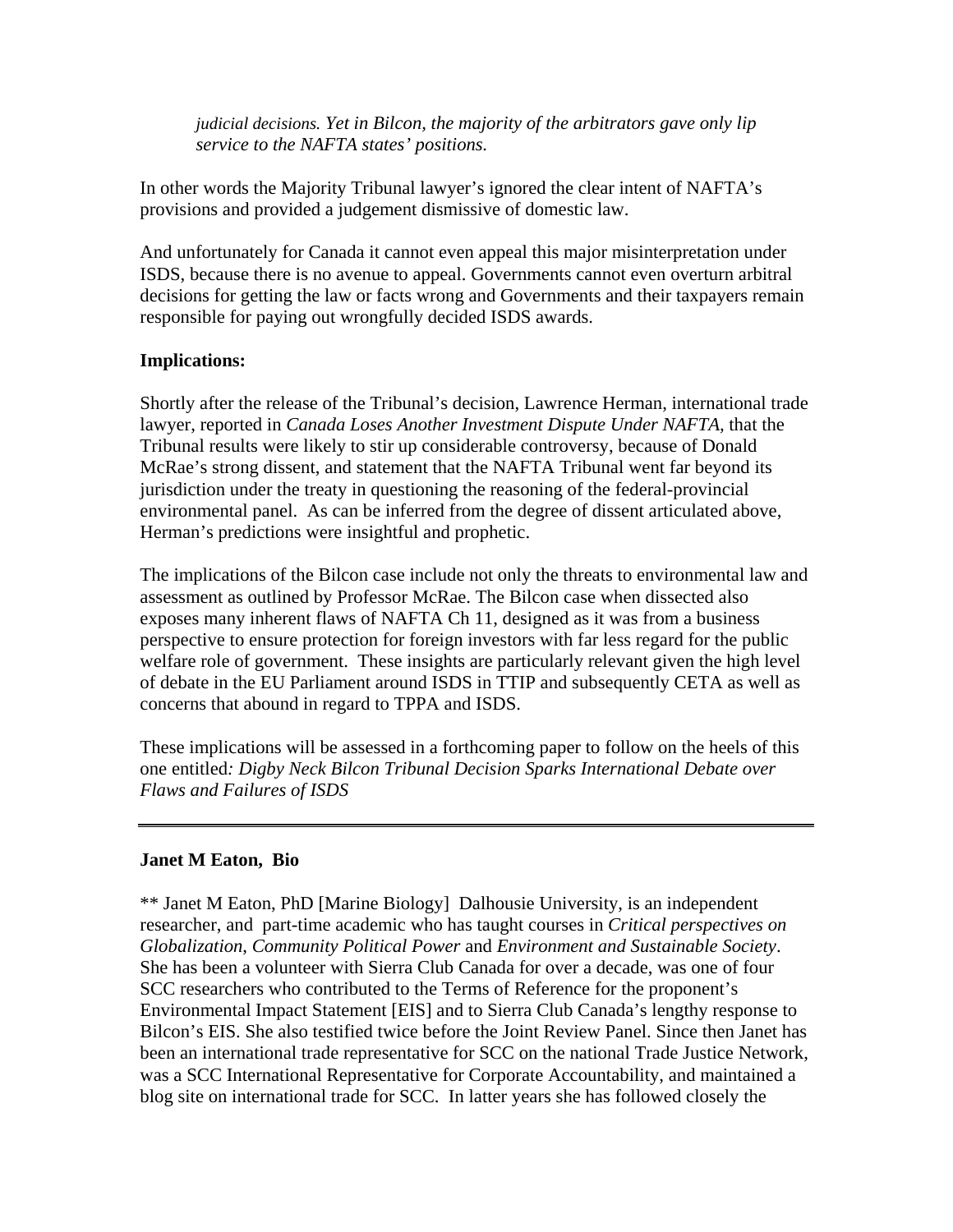emergence of the international debate to reject or radically reform ISDS in free trade and investment agreements. See:

*Australia's Rejection of Investor-State, from AUSFTA to the Gillard Government's Trade Policy and the implications for Canada.* By Janet M Eaton, PhD. December 31<sup>st</sup>, 2013. http://www.commonfrontiers.ca/Single\_Page\_Docs/PDF\_Docs/Jan08\_14-AUSFTA-paper.pdf

*SCC Comments on the Environmental Impact Statement of the Whites Point Quarry and Marine Terminal* https://www.ceaa-acee.gc.ca/B4777C6B-docs/WP-1637.pdf

# **REFERENCE SECTION**

### **Panel Decision:**

Environmental assessment of the Whites Point quarry and marine terminal project Joint Review Panel report Executive Summary October 2007 https://www.novascotia.ca/nse/ea/whitespointquarry/WhitesPointQuarryFinalReportSum mary.pdf

4.5 Quarrels over a Proposed Quarry in Nova Scotia: Successful Application of Sustainability Principles in Environmental Impact Assessment but Not a Perfect Ending. By *David L. VanderZwaag* and *Jason May*. https://portals.iucn.org/library/efiles/html/EPLP-070/section14.html

#### **Bilcon case:**

Notice of Intent to submit a claim to arbitration under Section B of Ch 11 if NAFTA. Claytons/ Bilcon v government of Canada. http://appletonlaw.com/files/2008/Bilcon%20NAFTA%20Notice%20of%20Intent.pdf

Corporate Rights in Trade Agreements: Attacking the Environment and Community Values.

http://action.sierraclub.org/site/DocServer/0999\_Trade\_Bilcon\_Factsheet\_04\_low.pdf?do cID=17481

*NAFTA Challenge - Digby Neck Quarry* posted to vive le Canada by Janet M Eaton Feb 7th 2008 http://www.canadaka.net/forums/editorial-discussions-f113/nafta-challengedigby-neck-quarry-t61679.html

# **Tribunal Decision:**

Merits Award Arbitration under NAFTA Ch 11 between Bilcon and Government of Canada: http://www.appletonlaw.com/News/Bilcon%20Merits%20Award%20- %20March%202015.pdf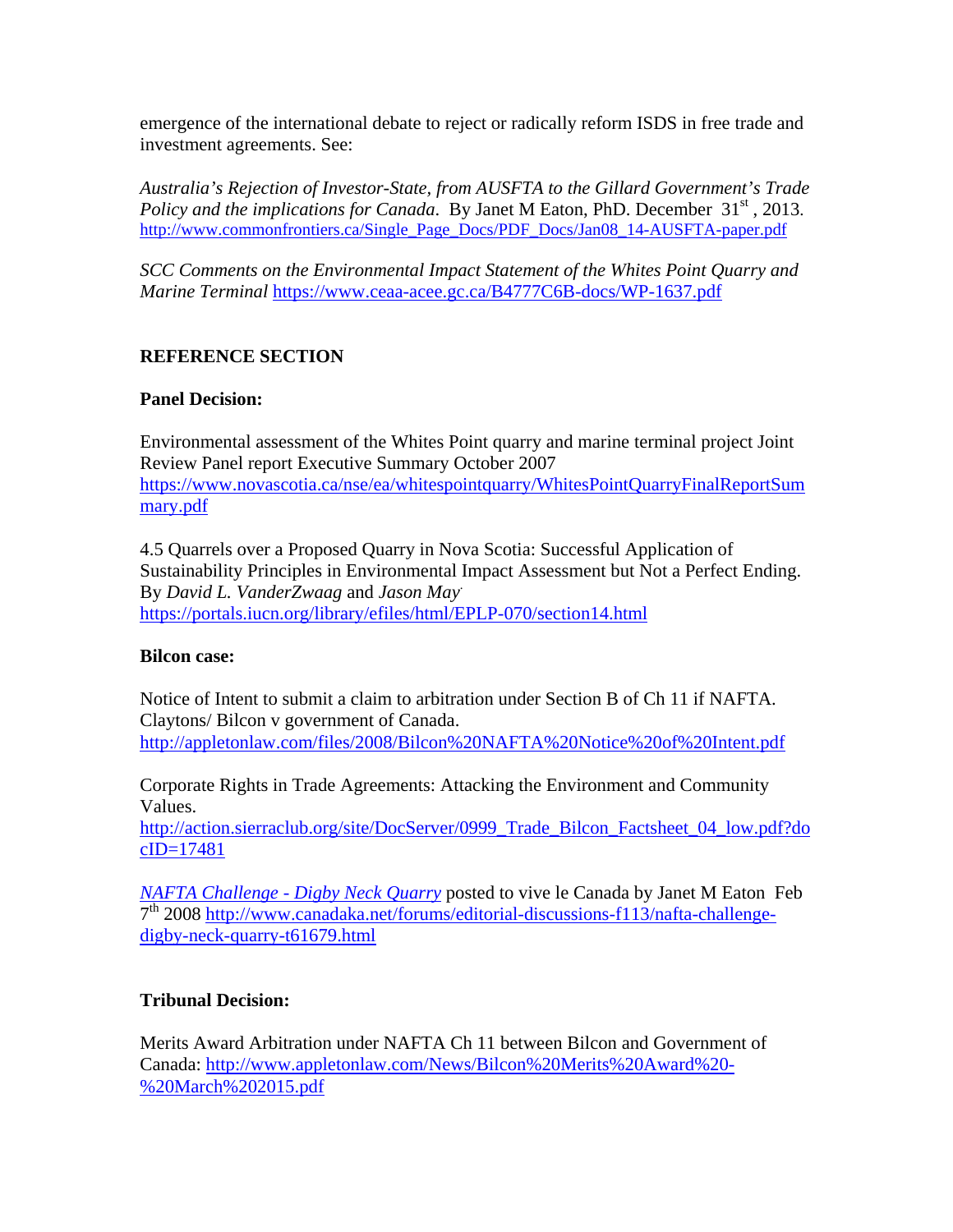Permanent Court of Arbitration. **Bilcon of Delaware et al v. Government of Canada.**  The PCA is providing administrative support in this arbitration, which is being conducted under Chapter Eleven of the North American Free Trade Agreement (NAFTA). http://www.pca-cpa.org/showpage.asp?pag\_id=1341

Appleton & Associates: Two page backgrounder on NAFTA Award: Bilcon v. Canada http://www.appletonlaw.com/News/Bilcon%20-%20Award%20Backgrounder%20- %20March%202015.pdf

BILCON WINS NAFTA CLAIM AGAINST CANADA FOR UNFAIR TREATMENT DAMAGES TO BE HEARD IN SECOND HEARING http://www.appletonlaw.com/News/Bilcon%20News%20Release%20- %20Wins%20NAFTA%20Claim%20Against%20Canada%20-%20March%202015.pdf

Dissenting Opinion of Professor Donald McRae http://www.appletonlaw.com/News/Bilcon%20Merits%20Dissenting%20Opinion%20- %20March%202015.pdf

NAFTA Chapter 11 – Investment Clayton/Bilcon v. Government of Canada. Government of Canada Rejoinder http://www.international.gc.ca/trade-agreementsaccords-commerciaux/topics-domaines/disp-diff/clayton-01.aspx?lang=eng#Toc2

*Bilcon wins NAFTA dispute over Digby Neck quarry* by John DeMings, Published on March 21, 2015. http://www.novanewsnow.com/News/Regional/2015-03-21/article-4085504/Bilcon-wins-NAFTA-dispute-over-Digby-Neck-quarry/1

*Corporate rights in Trade Agreements: Attacking the Environment and Community Values*. May 3, 2015 http://action.sierraclub.org/site/DocServer/0999\_Trade\_Bilcon\_Factsheet\_04\_low.pdf?do cID=17481

# **Dissent from other legal experts**

*Clayton Whites Point NAFTA Challenge Troubling* by Meinhard Doelle, March 25, 2015 https://blogs.dal.ca/melaw/2015/03/25/clayton-whites-point-nafta-challenge-troubling/

*Quarrels over a Proposed Quarry in Nova Scotia: Successful Application of Sustainability Principles in Environmental Impact Assessment but Not a Perfect Ending* by *David L. VanderZwaag*351, *Jason May*  https://portals.iucn.org/library/efiles/html/EPLP-070/section14.html

*Green Party calls for re-negotiation of all investor-state agreements in light of outrageous Digby Neck loss.* Sunday, March 22nd, 2015 in Press Releases http://www.greenparty.ca/en/media-release/2015-03-22/green-party-calls-re-negotiationall-investor-state-agreements-light